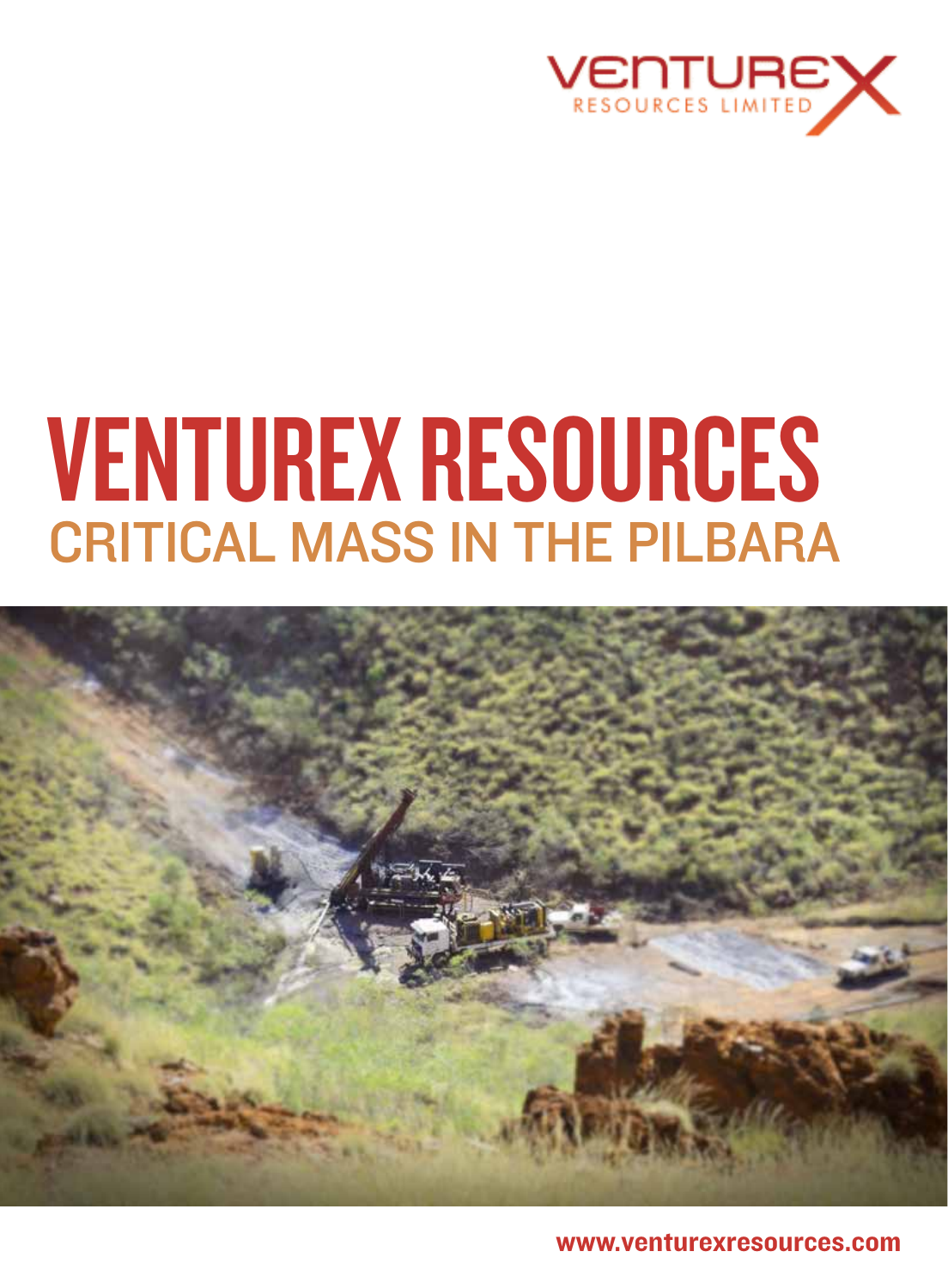# CRITICAL MASS IN



*Perth-based Venturex Resources has a strategy to combine a number of copperzinc deposits in the western Pilbara around a processing plant that will put the region on the map for more than just its iron ore*

WRITTEN BY: JOHN O'HANLON research by: David Brogan

## Venturex Resources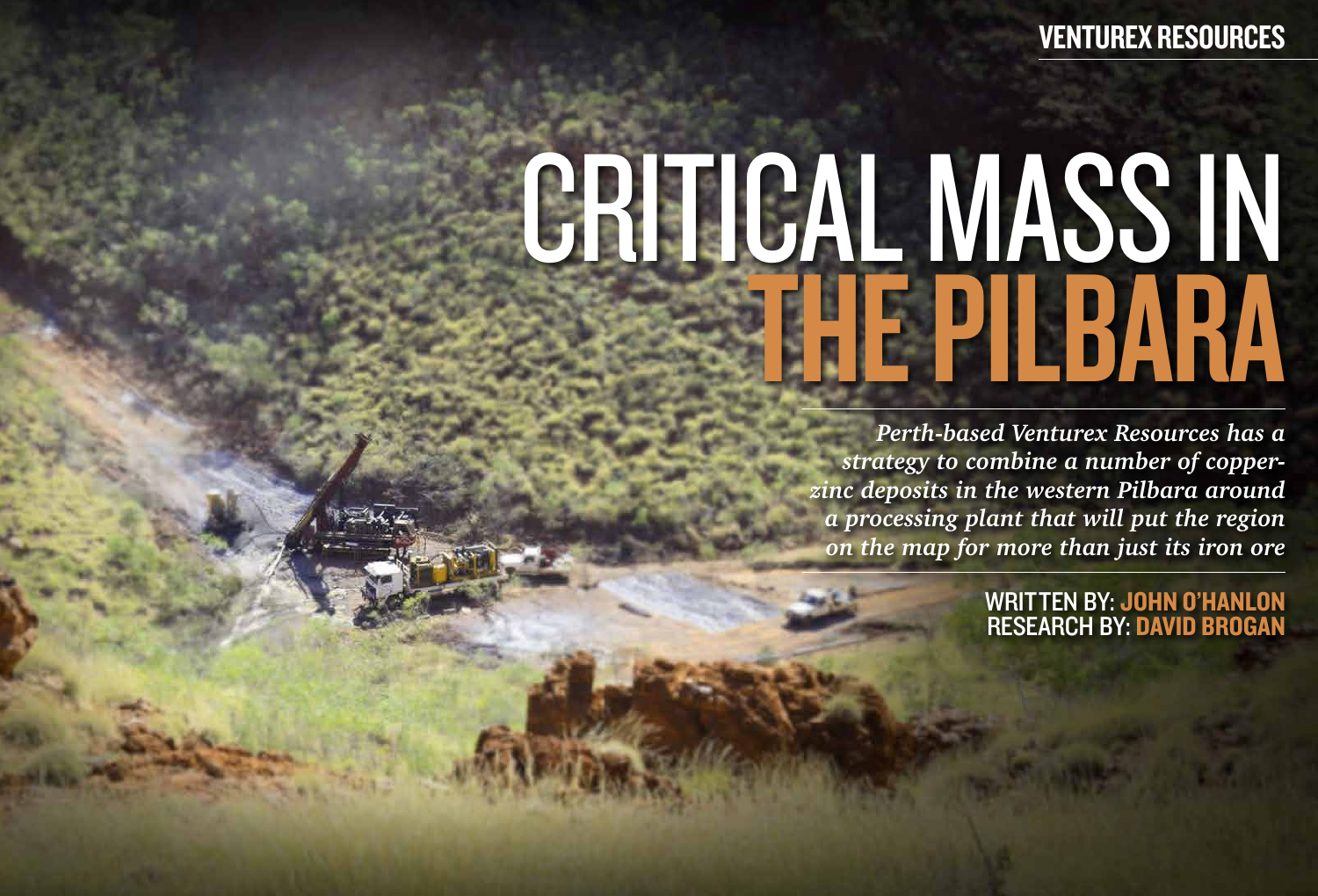

estern Australia's Pilbara region is best<br>
known today as one<br>
of the world's biggest<br>
sources of iron ore and<br>
manganese – principally the former. These Pilbara region is best known today as one of the world's biggest sources of iron ore and

minerals are shipped out of Port Hedland to the hungry markets of north Asia and India, where demand for steel seems insatiable and likely to hold up for a good many years to come. In 2012, out of a total of 245 million tonnes of every kind of cargo that was exported through Hedland, 97 percent was accounted for by iron ore, 0.8 percent by manganese.

Seen from the air, the Pilbara is one mass of red earth – iron is not hard to find. The Pilbara does contain significant quantities of other minerals but one could excuse people getting the idea they don't amount to much. That being the case it was far-sighted on the part of Venturex Resources and its antecedents to turn their attention to the copper and zinc rich volcanogenic massive sulphide ore bodies that occur across the Pilbara. The geology was known about, but problematic, explains Michael Mulroney, who was appointed Managing Director in February 2012. "These deposits tend to occur in clusters of between five and eight, grouped around ancient volcanic centres. They were laid down billions of years ago, but they are directly analog0us with the hydrothermal vents or 'black smokers' that have been found on the modern deep ocean bed."

The difficulty was that none of these deposits on its own would be commercially viable. The company's strategy, since it established

### Venturex Resources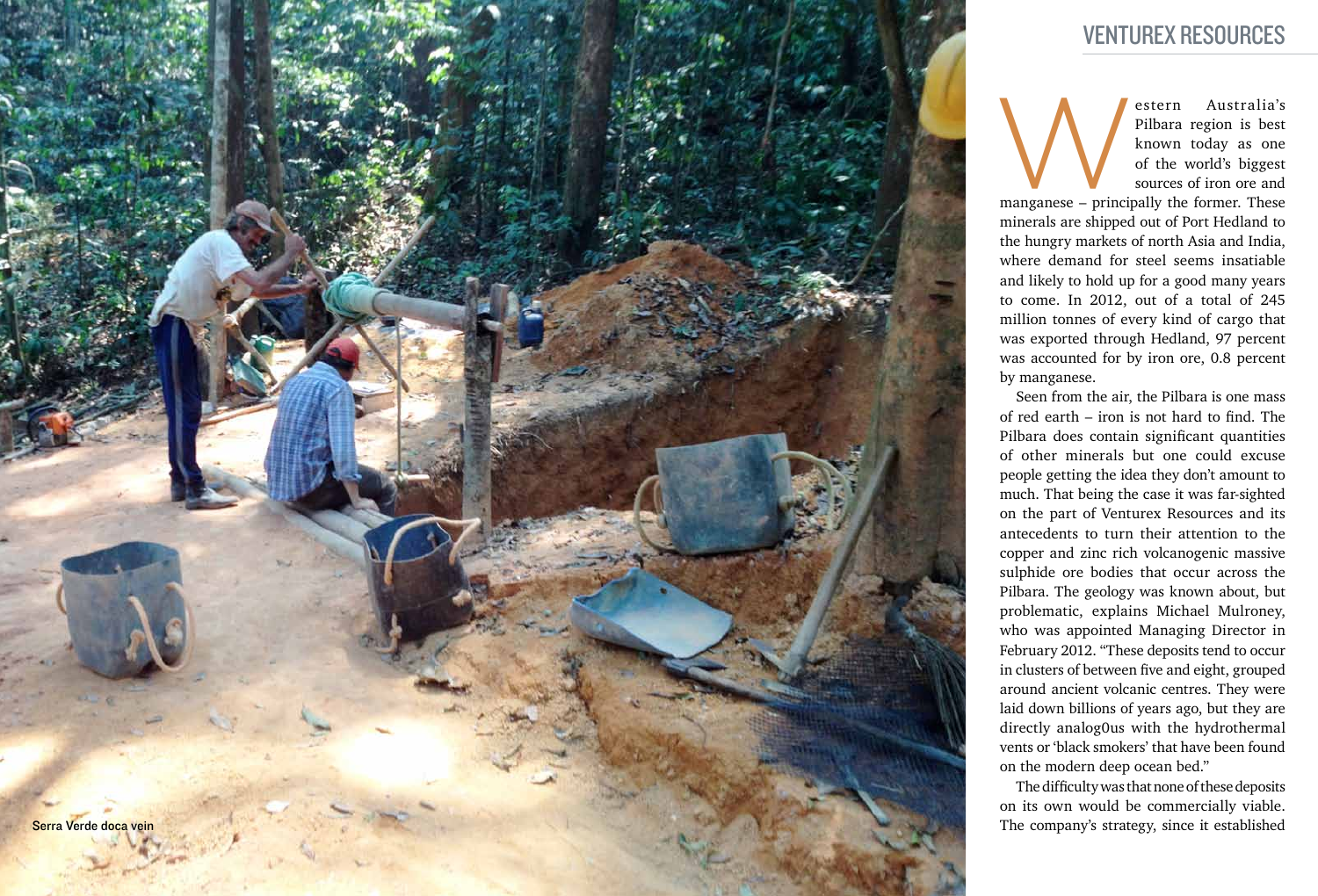

### The new Mine2-4D is here!

- $\checkmark$  Geology solution independent
- $\checkmark$  Iterative design process
- $\checkmark$  Fantastic graphics performance
- $\vee$  Interactive scheduling with EPS
- $\checkmark$  Visualize, Animate with EPS Viz
- ✔ SpatialDB™ Exchange-Ready

The new Mine2-4D combines with EPS to form a complete mine planning and scheduling system that delivers cost and performance improvements like no other solution. Along with MineRP's Spatial Database, Mine2-4D delivers unrivalled data management and integration capabilities.



Get your own copy at www.minerpsolutions.com! in 2009 that its Evelyn deposit within its Liberty-Indee site had considerably greater potential than originally thought, has been to consolidate as many as possible of these deposits. Only 30 kilometres to the north, the Whim Creek deposits became available and were acquired by Venturex in 2010. "At considerable, says Mulroney. "We have about the same time," says Mulroney, "we became aware that CBH Resources' Sulphur Springs asset 190 kilometres to the east of Whim Creek might also be about to become available."

It took nearly a year, he says, to complete the acquisition of Sulphur Springs, but from then on the company had the critical mass it needed to launch a feasibility study. The result of the definitive feasibility study (DFS) was announced in December 2012 confirming very positive results on the entire copper/ zinc Pilbara operation, which it estimated would yield an average of 16,500 tonnes per annum (tpa) of copper, 30,000 tpa of zinc and 200,000 ounces of silver a year over at least 8.5 years. "This defines the Pilbara project as one of the larger emerging base and precious metals projects in Australia," the DFS states.

"We are looking at adopting a 'Kambalda' STRATEGY!"

With around 84 percent of the ore considered in the study coming from Sulphur Springs, this is where the company plans to locate its brand new processing plant. The ore will come initially from a new underground mine at Sulphur Springs – but the beauty

of the project is that the plant, which will produce a copper concentrate and a zinc concentrate, will have plenty of capacity to process open pit mined ore from Whim Creek and Liberty-Indee too.

The upside of all of these resources is identified just two deposits at Sulphur Springs, so we think there is a lot more potential there. We know of three at Whim Creek, which is a similar terrain but a bit younger, and the indications are that there could be several more based on the cluster model." The Liberty-Indee deposit to the south is a



Sulphur Springs underground mine design

### Venturex Resources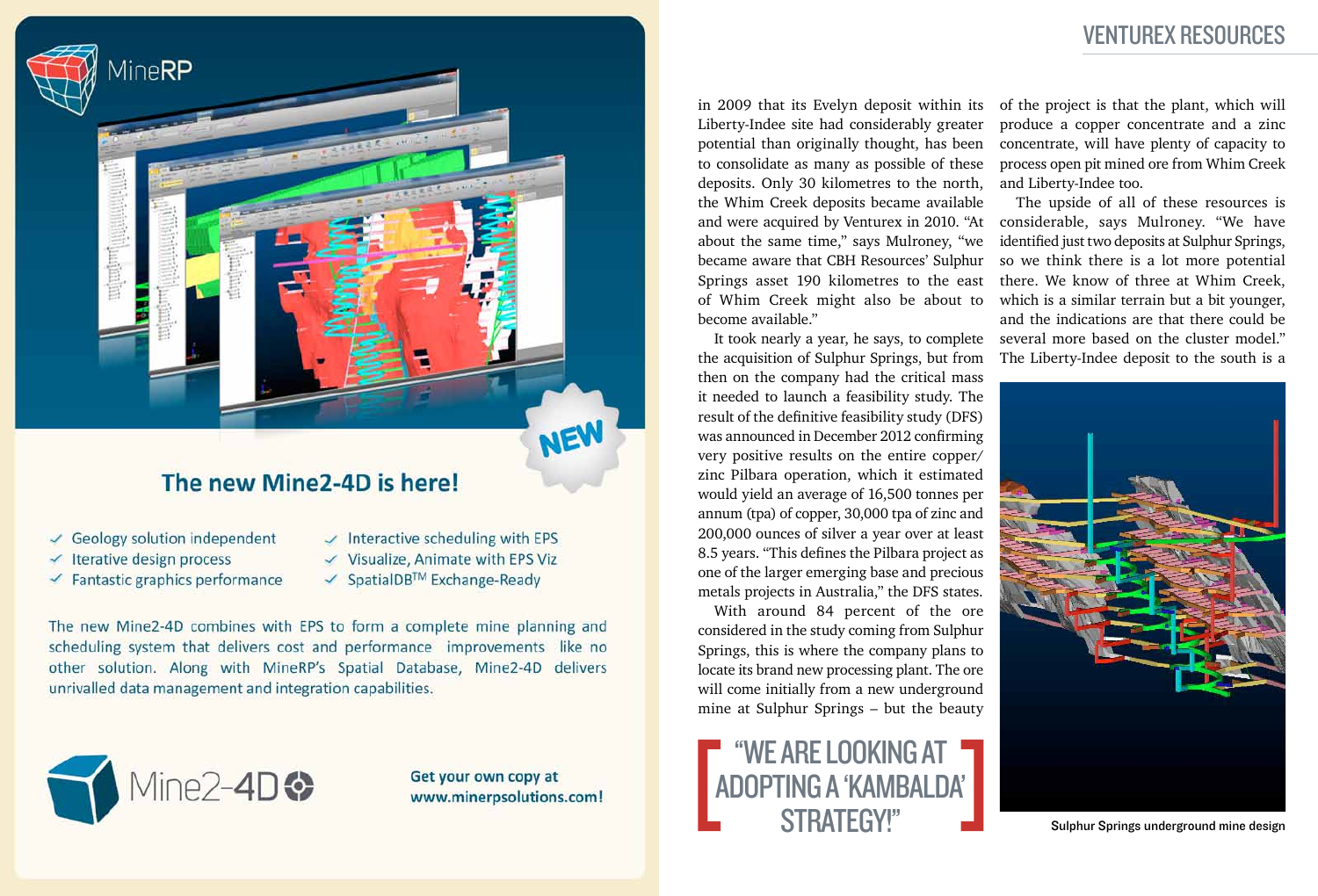"This defines the Pilbara project as one of the larger emerging base and precious metals projects in Australia"



brand new discovery, he adds. A lot of work is going into learning all about it but it appears to be a similar type of ore body and with that comes the expectation that there will be more to find there too.

These assets on their own give the project the critical mass to justify development. However the opportunity does not stop there. The Pilbara offers other opportunities and from the advantage it has as the first mover here Venturex's facility could well become a processing hub that will attract similar material mined by others. "It's a model that worked well for WMC at Kambalda when they focused on their processing hub processing all the smaller mines' material at a central point. We are looking at adopting a similar 'Kambalda' strategy!" The infrastructure favours that model too, he adds, with excellent roads leading to Port Hedland, the main export port for BHP Billiton and other iron ore and manganese production companies.

With the DFS under its belt Venturex is in great shape for its next phase – discussions with financing institutions and potential offtake partners, who may themselves wish to put capital into the project. "At the same time we are working on continually optimising the project as it was defined in the DFS – there are still a number of areas we think we can make improvements." Additional drilling

is due to start at three of the resources not included in the DFS – Kangaroo Caves near to Sulphur Springs and two identified deposits in the Whim Creek area.

The permitting process has commenced and the indications are that this could be completed within six months. Mike Mulroney would like to have his financing well advanced by then, though he is realistic about the difficulty of attracting investors to an untried asset in what is perceived as a relatively

high cost area. On top of that the Australian dollar is inconveniently strong for anyone hoping to export. Nevertheless the Venturex proposal is compelling: 'conventional' investors such as banks have shown a good deal of interest, he says, and

he thinks less conventional sources such as mezzanine finance, quasi-equity and offtake partners may well provide a level of second tier support.

On the one hand, he points out, potential investors are being asked to take a view on the copper and zinc markets ten years out. On the other, the long view of both copper and zinc is bullish. "A number of large zinc



mines are projected to close in 2014 and 2015 so zinc supply could be constrained resulting in a lift in prices with major implications for our project."

Once permits and finance have been obtained, the way ahead becomes clearer.

Developing the new underground mine from scratch, and building the processing plant, can be done in 20 months, which translates into first shipment in the second quarter of 2015. Positive relations with the traditional land owners have been established, and the mine has been meticulously designed to minimise its footprint both visually and environmentally. The core source of material will be the Sulphur

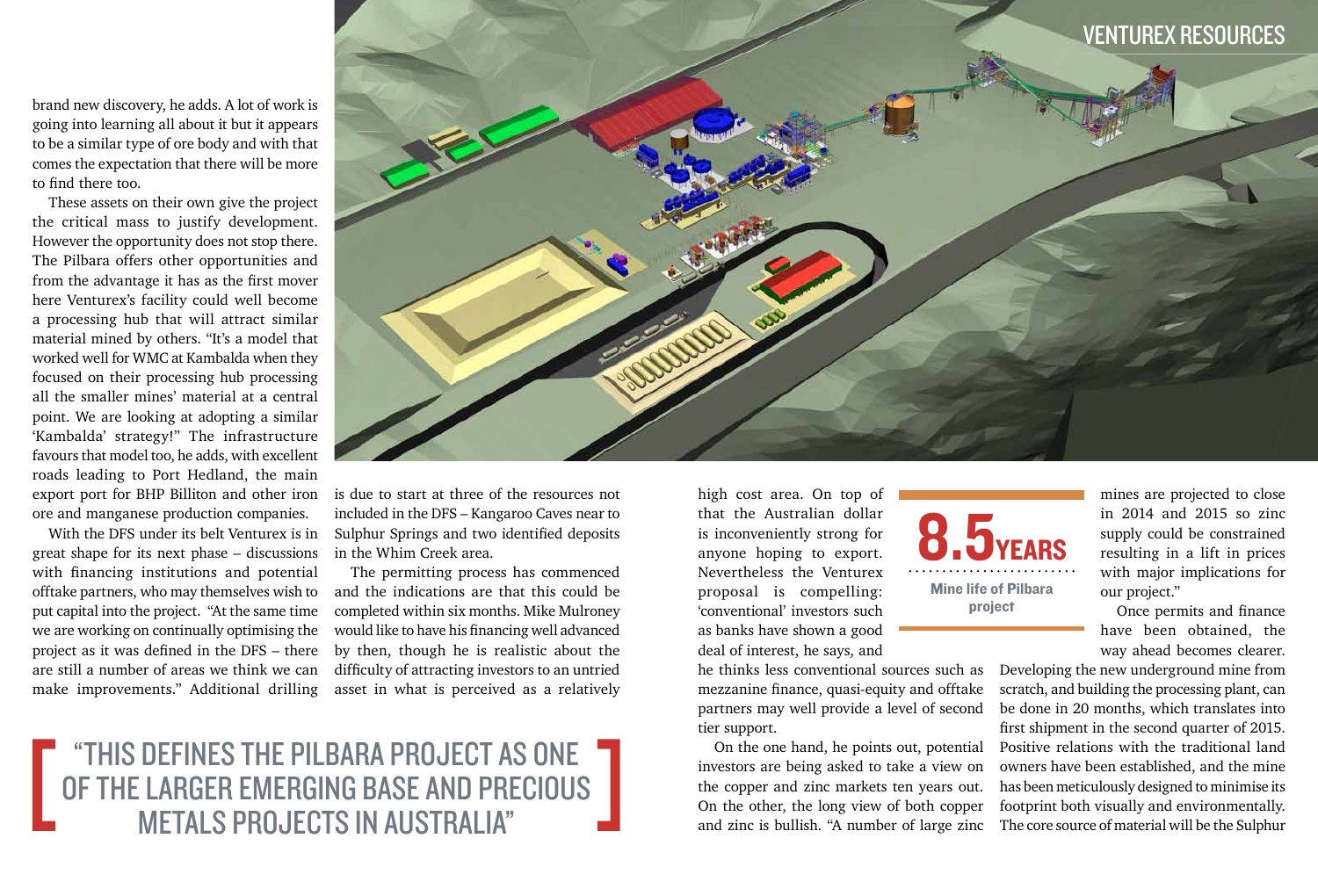Springs mine, supplemented as time goes on by open pit material from Whim Creek. "The plant is currently scaled at around 1 million tpa, which gives us the 8.5 years mine life mentioned in the DFS," says Mulroney, "but we are considering the possibility of scaling that up to 1.2 or even 1.5 million tpa."

For the moment all attention is on the Pilbara, but there's another string to the Venturex bow which might yet provide almost as much excitement. The Tapajós region of Brazil's Pará State has given up anything from 16 to 30 million ounces of gold over the last 20 years, mainly from garimpeiro,

abate, as well as at Serra Verde to the north. At this stage it's impossible to predict whether Venturex will hang onto its Brazil gold projects, or simply add value before disposing of them. Whichever happens, the more mundane minerals of the Western Australian Pilbara look like establishing Venturex Resources as an important player in the relentless East Asian industrial revolution. **BE** 

or artisan mining. It's known to be extremely well endowed with gold but it has only been in the last few years that modern exploration methods started to be applied. Venturex has quietly established itself in this area, with five assets covering 200,000 hectares not to mention another four projects in Mato Grosso State. "We think there are large scale gold deposits to be found there." Mulroney suggests. "We did a drilling programme at a project called Nova Canaã late last year and got some very good drill results."

This was very much an initial foray, but follow up work will continue once the rains

Whim Creek exploration



For more information about Venturex Resources visit: www.venturexresources.com

### "A number of large zinc mines are projected to close in 2014 and 2015 so zinc supply could be constrained resulting in a lift in prices"